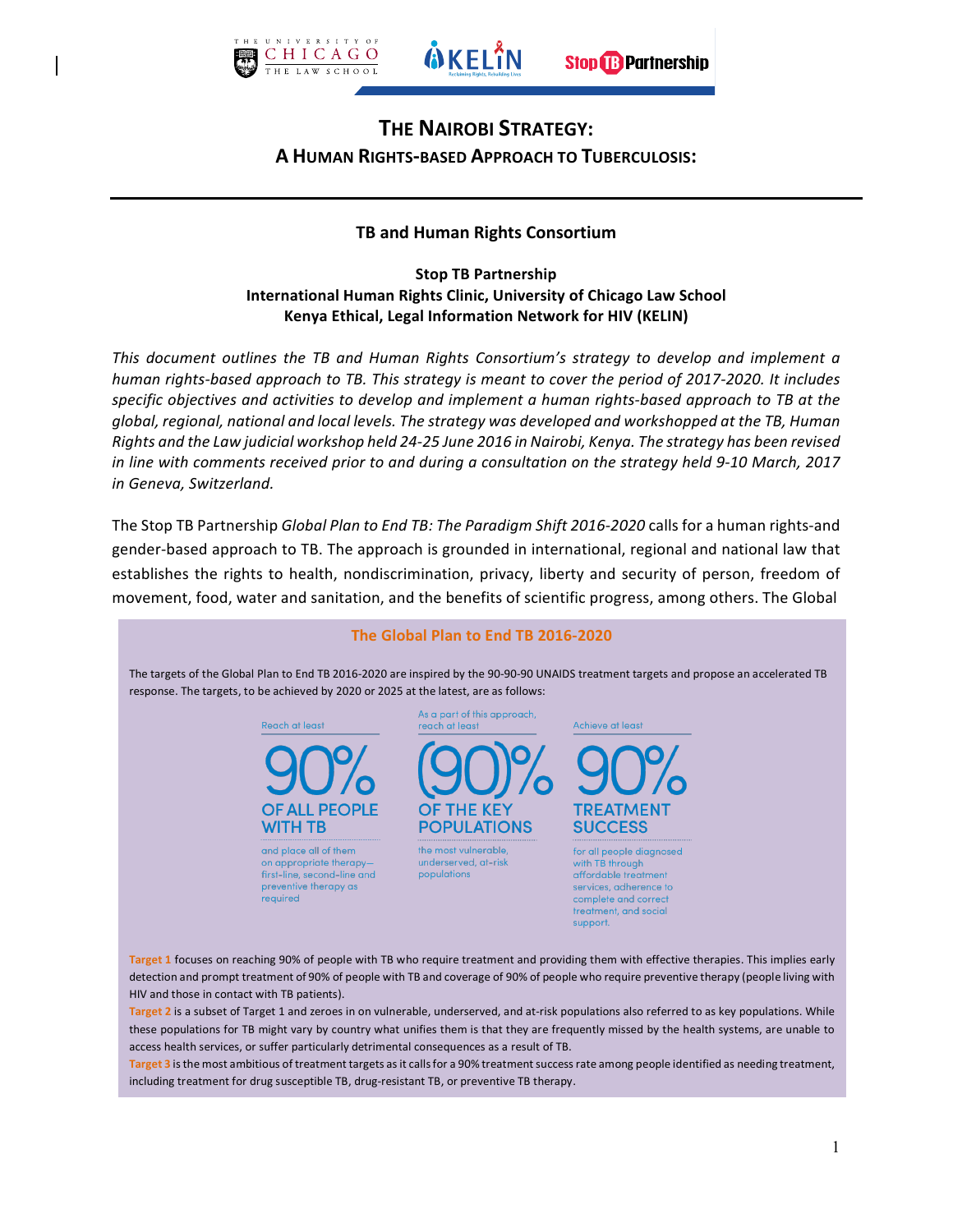

Plan outlines recommendations for improving the reach and quality of current medical interventions for TB, provides resource investment strategies for different regions, and acknowledges that TB programming will not be successful unless global and national programs utilize approaches grounded in human rights and gender equity.

The Global Plan also identifies key populations that are more prone to TB either due to environmental, biological or behavioral risks, or barriers in accessing public services. Key populations include the urban and rural poor, mobile populations, miners, prisoners and detainees, people who use drugs, people living with HIV, health care workers and children. Key populations must be engaged as allies and leaders in the development and implementation of a human rights-based approach to TB.

The WHO *End TB Strategy* recognizes the "protection and promotion of human rights, ethics and equity" as one of four principles essential to ending the global TB epidemic. The Stop TB and WHO targets for ending TB urge national stakeholders to build TB interventions that focus on the link between protection of human rights and the effectiveness and efficiency of national TB responses.

# **WHO End TB Strategy**

The WHO post-2015 End TB strategy is based on three pillars:

- Integrated patient centered care and prevention
- Bold policies and supportive systems
- Intensified research and innovation

WHO also underlines the following principles for the strategy:

- Government stewardship and accountability, with monitoring and evaluation
- Strong coalition with civil society organizations and communities
- **•** Protection and promotion of human rights, ethics and equity
- Adaptation of the strategy and targets at country level, with global collaboration

The Stop TB Partnership, KELIN and the International Human Rights Clinic, University of Chicago Law School have formed the **TB and Human Rights Consortium** and drafted the **Nairobi Strategy** to develop and implement a human rights-based approach to TB.

The key components of the **Nairobi Strategy** are to:

- Empower and Support networks of affected communities of people with TB, TB survivors and broader civil society at global, regional and national levels;
- Enhance judiciary and legal communities' awareness on implementation of a human rights-based approach to TB;
- Expand legislators' and policymakers' capacity to incorporate human rights based approaches to TB into laws and policies;
- Engage and advise international organizations and experts on the implementation of human rights-based approach to TB into global policies and programs;
- Sensitize health care workers in public and private sectors on the need to incorporate a human rights-based approach to TB in their work;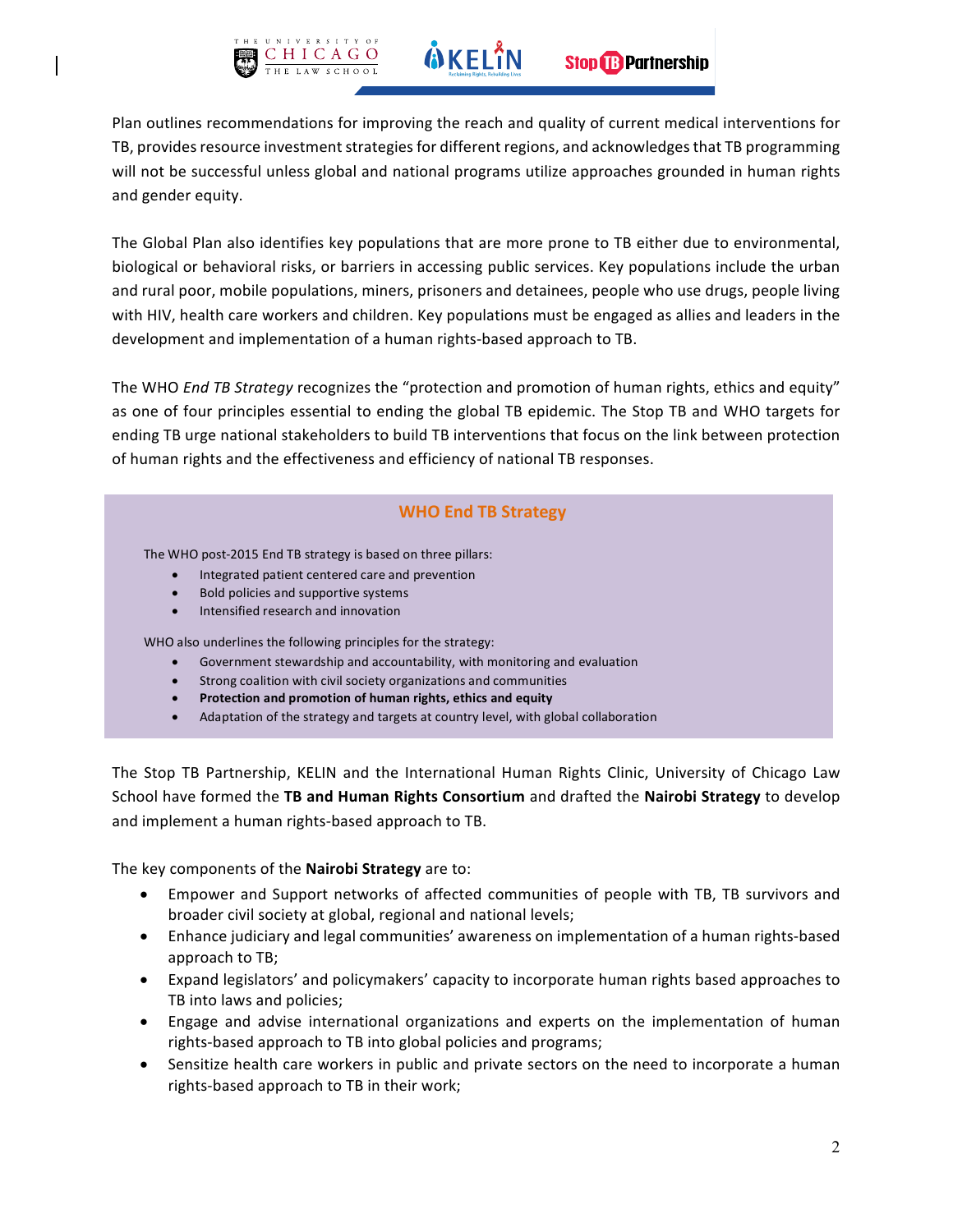

• Formulate and clarify the conceptual, legal and normative content of a human rights-based approach to TB; and

**WKELIN** 

- Conduct qualitative and quantitative research to generate evidence base for the effectiveness of a human rights-based approach to TB;
- Facilitate inclusive, community-led discussions to develop and promote use of ethical standards to gather and use TB data.

# **Goal:**

Human rights-based approaches to TB developed and implemented at the global, regional, national and local levels.

# **Objective 1:** To develop and implement a human rights-based approach to TB at the global, regional, **national and local levels**

#### 1: Implement a human rights-based approach to TB through diverse advocacy strategies

Diverse, focused and sustained advocacy efforts directed at key stakeholders led by people with TB, TB survivors and other allies are necessary to implement a human rights-based approach to TB. Key stakeholders include policymakers and administrators in relevant ministries, including health, prisons, and labor and employment, lawmakers, judicial officers, health care workers and private sector actors, such as employers, health care providers and drug manufacturers. We propose the following streams and activities towards this end:

#### *1.1 Empower and support networks of affected communities of people with TB, TB survivors and broader* civil society at global, regional, national and local levels.

A human rights-based approach to TB requires robust participation, empowerment and support of people with TB and TB survivors. The focus of these efforts should be on key populations, such as urban and rural poor, prisoners, mobile populations, people living with HIV, drug users, miners and health care workers. Leadership, meaningful participation and empowerment of affected communities is critical to designing, implementing and sustaining effective efforts to combat TB. We propose to empower and support existing networks of people with TB and TB survivors, and help develop such networks where they do not exist. Some of the activities we plan to undertake include:

- 1.1.1 Develop, empower and support existing networks of people affected by TB: This will involve collaborating with key stakeholders to conduct workshops at the global, regional and national levels of people with TB and TB survivors to strengthen existing TB community groups and networks and to help develop and support new associations.
- 1.1.2 Design and conduct legal trainings for affected communities and broader civil society: This will involve designing and conducting trainings to empower affected communities and broader civil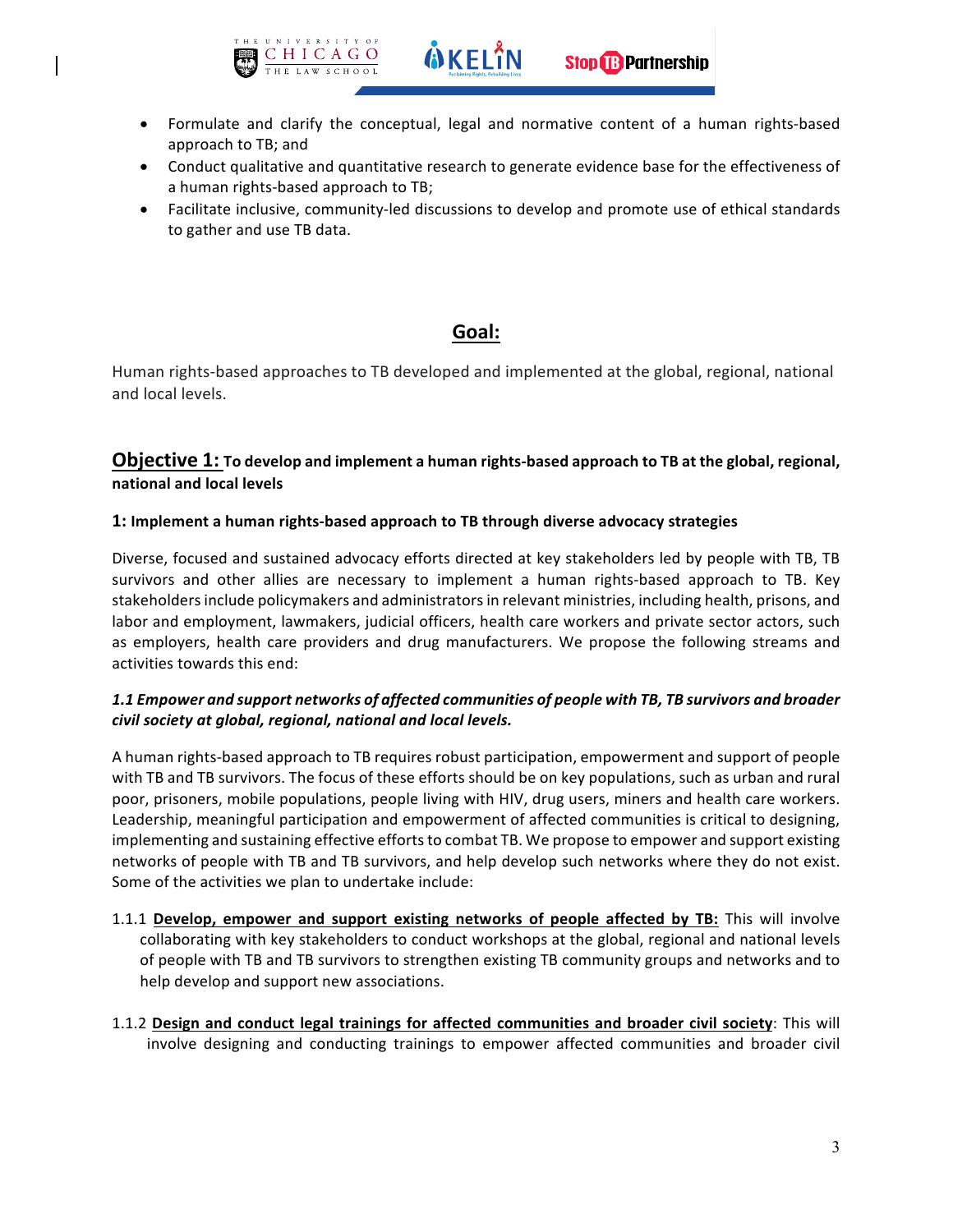

- 1.1.3 **Empower and support people with TB, TB survivors and broader civil society to make use of judicial** and quasi-judicial mechanisms to safeguard their rights: This will involve designing and conducting trainings in partnership with community groups and broader civil society to enhance the capacity of people with TB, TB survivors and civil society organisations to utilize judicial and quasi-judicial mechanisms—including domestic courts and administrative bodies, regional and international human rights bodies—to obtain redress for human rights violations and to promote accountability of government and non-governmental actors.
- **1.1.4 Develop, publish and disseminate materials for community and broader civil society action:** This will involve developing, publishing and disseminating materials, such as mini-guides, online resources and databases, in partnership with community groups and civil society. The underlying objective is to facilitate community-led action to use law and human rights to improve access to TB prevention, treatment and care services and reduce stigma and discrimination of people with TB. Materials will be translated into local languages to ensure comprehension by communities affected by TB.
- 1.1.5 Empower and support people with TB, TB survivors and broader civil society to engage in setting national TB program targets: This will involve training and supporting people affected by TB and civil society to engage with national TB programs in setting program targets to ensure they respect, protect and fulfil human rights.

# 1.2 *Enhance judiciary and legal communities'* awareness on implementation of a human rights-based *approach to TB.*

The judiciary and legal communities are critical to developing and implementing a human rights-based approach to TB. Informed and trained lawyers are necessary to adequately represent people with TB and TB survivors. Judges and administrative officials are in positions of authority that provides them with the option to protect and promote the human rights of people with TB, while at the same time developing the content of the approach through their decisions and opinions.

- 1.2.1 Organize and conduct judicial workshops: This will involve conducting a series of judicial workshops to bring together members of the judiciary at the global, regional and national levels to be sensitized and informed about a human rights-based approach to TB, as well as the biomedical and public health aspects of the epidemic. These forums will provide an opportunity for judicial officers to share their ideas and experiences on adjudicating cases involving TB and related issues involving health and human rights more generally. $<sup>2</sup>$ </sup>
- 1.2.2 Develop, publish and disseminate a judicial bench guide on TB, human rights and the law: This will involve developing, publishing and disseminating a guide for use as a reference and resource for judicial officers, providing information on the biomedical and public health aspects of TB, the

 $<sup>1</sup>$  Members of the TB and Human Rights Consortium designed and participated in such an activity in September</sup> 2014 in New Delhi, India entitled "Zero TB Deaths Activist Training Institute." Materials used in the training are

available with the authors of the strategy.<br>
<sup>2</sup> Members of the TB and Human Rights Consortium organized and conducted two judicial workshops entitled "TB, Human Rights and the Law" in New Delhi, India in December, 2015 and Nairobi, Kenya in June 2016. Materials used in the workshops are available with the authors of this strategy.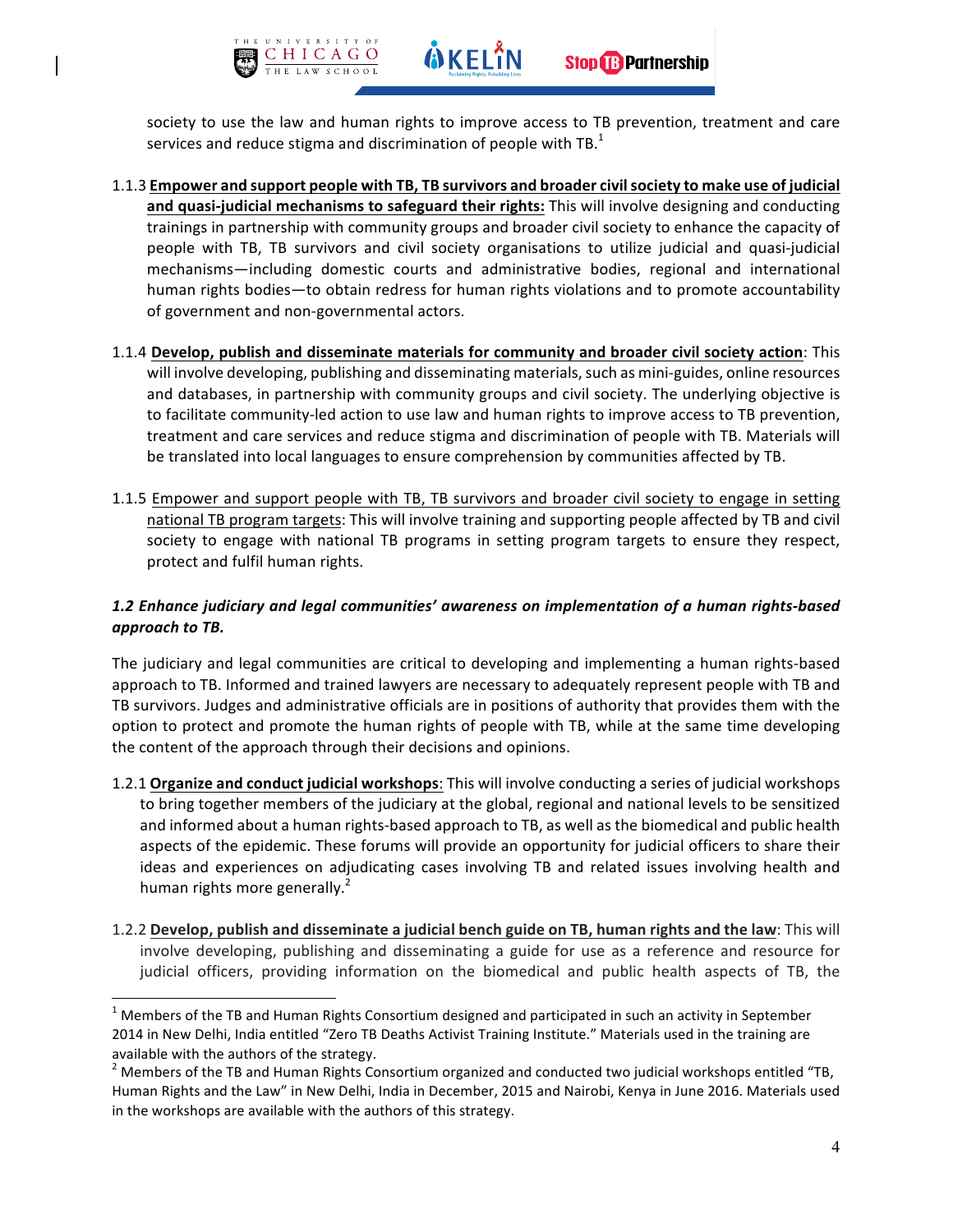

conceptual, legal and normative content of a human rights-based approach to TB, and information on relevant case law.<sup>3</sup>

- 1.2.3 Develop and support a network of lawyers: This will involve identification of lawyers at regional and national levels to be trained to represent people with TB and TB survivors in courts and quasijudicial bodies using a human rights-based approach to TB, including through direct support for initiating and conducting litigation.
- 1.2.4 **Encourage judicial officers to invite amicus curiae briefs on TB and human rights**: This will involve encouraging judicial officers through judicial workshops and other modes of engagement to invite amicus curiae briefs from experts on TB and human rights in cases involving TB in their courts.
- 1.2.5 Develop and support a network of legal, medical and public health experts: This will involve identification of various experts who are available to provide testimony and to contribute to amicus curiae briefs on TB and human rights in courts and quasi-judicial bodies at the global, regional and national levels.
- 1.2.6 Create and support a closed online community of relevant experts, including from law, medicine, public health, psychology, social work, economics and anthropology: This will involve the creation and support of a private online platform comprised of a community of relevant to provide judges and other key stakeholders, including policymakers and lawmakers, the opportunity to pose questions and engage in candid, private discussion about TB with experts.

## *1.3 Expand legislators', policymakers' and administrators' capacity to incorporate human rights-based approaches to TB in laws, policies and practices*

- **1.3.1 Organize and conduct workshops for law and policy makers and administrators:** This will involve bringing together legislators, policymakers and administrators at the regional, national and local levels to sensitize and build knowledge among them about a human rights-based approach to TB and to promote implementation of the approach in regional, national and local level
- 1.3.2 Draft and promote model legislation that implements a human rights-based approach to TB: This will involve drafting and promoting enactment of a model TB-specific law that incorporates a comprehensive human rights-based approach at the regional, national and local levels through partnerships with community groups, broader civil society and relevant international organizations, including the WHO. $4$
- 1.3.3 **Develop, publish and disseminate a handbook on TB and human rights for legislators, policymakers and administrators**: This will involve developing, publishing and disseminating an easily digestible handbook for legislators and policymakers that presents the content of a human rights-based approach to TB and advocates for its incorporation in national and local level laws, policies and practices. Guidance will be sought from community groups and broader civil society.

 $3$  Similar guides have been made developed and used in other areas, including the UNAIDS "Judging the epidemic: a judicial handbook on HIV, human rights and the law."

 $^4$  A human rights-based TB-specific law was passed in Peru in 2014—the *Law on Prevention and Control of TB in Peru*—that will serve as a guide in drafting a model legislation for this activity.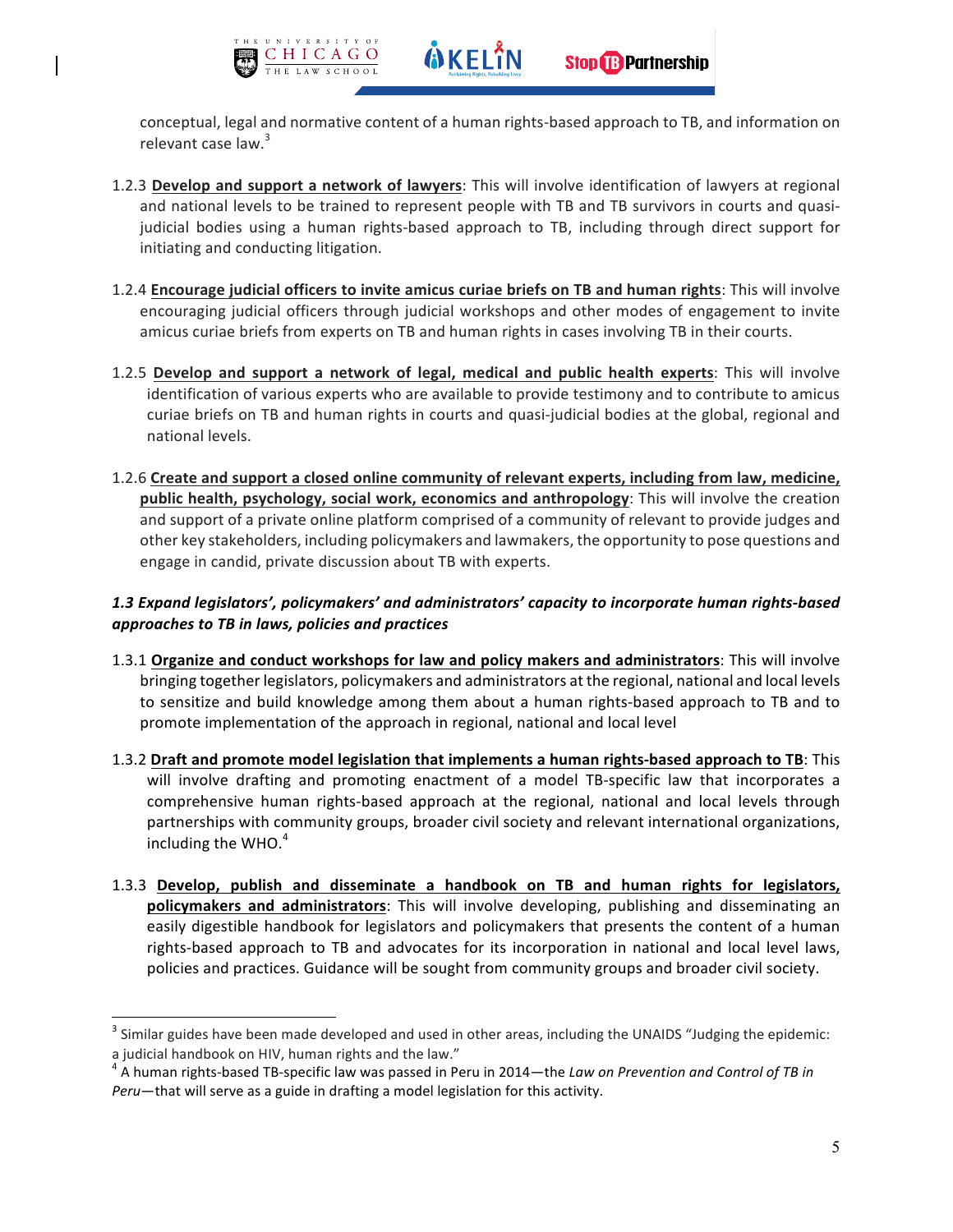

- 1.4.1 Engage and advise international organizations and experts on the need to incorporate a human rights-based approach to TB in their work: This will involve working with organisations including the WHO, the UN Development Program, the Office of the UN High Commissioner for Human Rights, the UN Special Rapporteur on the Right to Health, and the International Labor Organization to build knowledge about incorporation of a human rights-based approach to TB in their work, including in global policies and expert programs.
- 1.4.2 Engage and advise bilateral and multilateral aid organizations and philanthropic foundations on the need to incorporate a human rights-based approach to TB in their funding and programming: This will involve working with a number of organizations including, but not limited to, the Global Fund to Fight AIDS, TB and Malaria, the Bill and Melinda Gates Foundation, the Open Society Foundations and the Ford Foundation, to persuade and assist them in building knowledge about a human rights-based approach to TB and to promote and prioritize the approach in their funding and programming.

#### 1.5 Sensitize health care workers in public and private sectors on the need to incorporate a human *rights-based approach to TB in their work*

- 1.5.1 Organize and conduct workshops with health care workers: This will involve organizing and conducting workshops with heath care workers to present and promote incorporation of a human rights-based approach to TB in their work and to reduce stigmatization and discrimination of people with TB in health care settings, with the assistance of community groups, broader civil society and physicians' networks.
- 1.5.2 Develop, publish and disseminate a handbook on TB and human rights for health care workers: This will involve developing, publishing and disseminating an easily digestible handbook with guidance from community groups and broader civil society for health care workers that presents the content of a human rights-based approach to TB and advocates for its incorporation in health care settings, including measures aimed at reducing stigmatization and discrimination of people with TB in health care settings.

# **Objective 2:** Develop further the conceptual, legal and normative content and evidence base for a **human rights-based approach to TB through interdisciplinary research and scholarship and close**  collaboration with people affected by TB

While there has been some progress in developing the conceptual, legal and normative content of a human rights-based approach to TB, more work is needed to examine and clarify the content of the approach. This includes building the evidence base for the impact of a human rights-based approach to improving TB prevention, case detection and treatment outcomes through qualitative and quantitative research and interdisciplinary partnerships. To the greatest extent possible, all research should be designed and conducted in close collaboration with people affected by TB. To promote accessibility and influence on policy, research and scholarship should be presented in both academic and public platforms. We propose the following streams and activities toward this end:

# 2.1 Formulate and clarify the conceptual, legal and normative content of a human rights-based *approach to TB*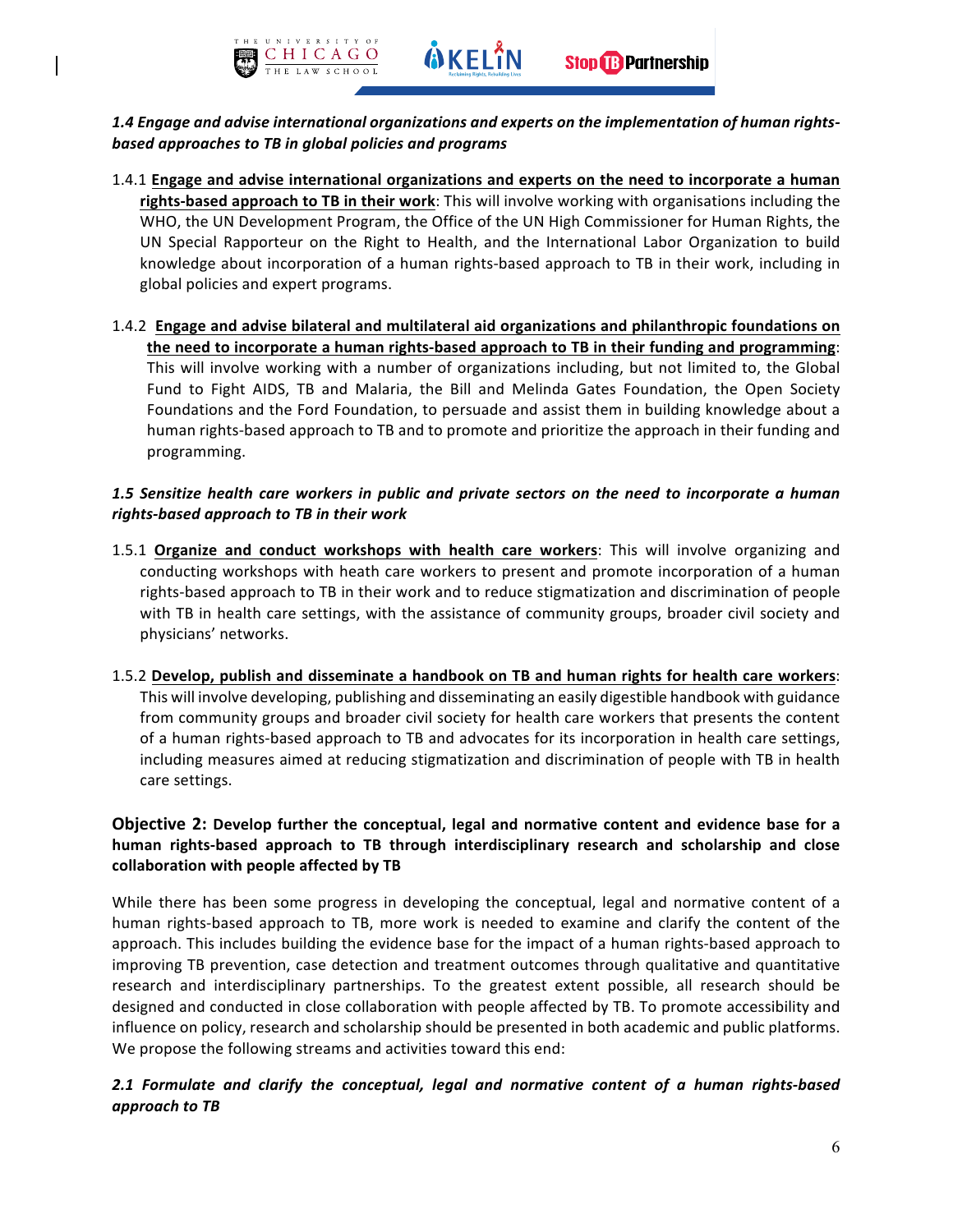

- 2.1.1 Research, develop and publish a conceptual, legal and normative framework for a human rights**based approach to TB**: This will involve researching, developing, and publishing an article that sets forth the conceptual, legal and normative framework for a human rights-based approach to TB in a leading journal.
- 2.1.2 Organize and conduct interdisciplinary academic workshops and collaborations: This will involve organizing and conducting interdisciplinary academic workshops and foster global, regional and national collaboration among academic institutions and scholars to promote research, scholarship and constructive dialogues on a human rights-based approach to TB.
- 2.1.3 Research, draft and publish scholarly articles on the various aspects and components of a human **rights-based approach to TB:** This will involve researching, drafting and publishing articles on a human-rights based approach to TB in order to develop its content and more closely develop and examine its various aspects and components from an interdisciplinary perspective through partnerships with scholars in medicine, law, public health, economics, anthropology, etc. $5$
- 2.1.4 Research, draft and publish a case law compendium on TB, human rights and the law: This will involve researching, drafting and publishing a compendium of case law involving TB from global, regional and national courts and quasi-judicial bodies, including case summaries and careful categorization of cases by issue, in order to provide access to relevant jurisprudence to relevant stakeholders.<sup>6</sup>
- 2.1.5 Design, create and maintain an online database of case law involving TB: This will involve designing, creating and maintaining a free, searchable online database of case law involving TB, based upon the TB case law compendium, including cases from global, regional and national courts and quasi-judicial bodies, in order to provide access to relevant jurisprudence involving TB to lawyers, researchers, physicians and others.

## 2.2 Conduct qualitative and quantitative research to generate an evidence base for the effectiveness of *a human rights-based approach to TB.*

2.2.1 Design and conduct interdisciplinary quantitative and qualitative research examining various aspects and components of a human rights-based approach to TB: This will involve designing and conducting interdisciplinary quantitative and qualitative research examining various aspects and components of a human rights-based approach to TB in order to determine its effectiveness in increasing access to prevention, testing and treatment services, improving prevention and treatment outcomes, and protecting the human rights of people with TB.

 $5$  Members of the TB and Human Rights Consortium acted as guest editors and wrote the editorial for a Special Section of the Health and Human Rights Journal on TB and the right to health, published by Harvard University Press in June 2016. The section brings together a diverse set of scholarship on TB and the right to health that address certain aspects of a human rights-based approach to TB, including research and development of new health technologies for TB, imprisonment and involuntary isolation of people with TB, human rights-based litigation involving TB in Kenya and India, and implementation of a human rights-based approach to combatting TB in Peru.<br>
<sup>6</sup> Members of the TB and Human Rights Consortium have completed a draft case law compendium entitled "TB,

Human Rights and the Law: A Compendium of Case Law." It includes approximately 150 cases and 40 case summaries from regional and national courts around the world, with a focus on courts in high TB-burden countries. This compendium will be edited and expanded upon through this activity.